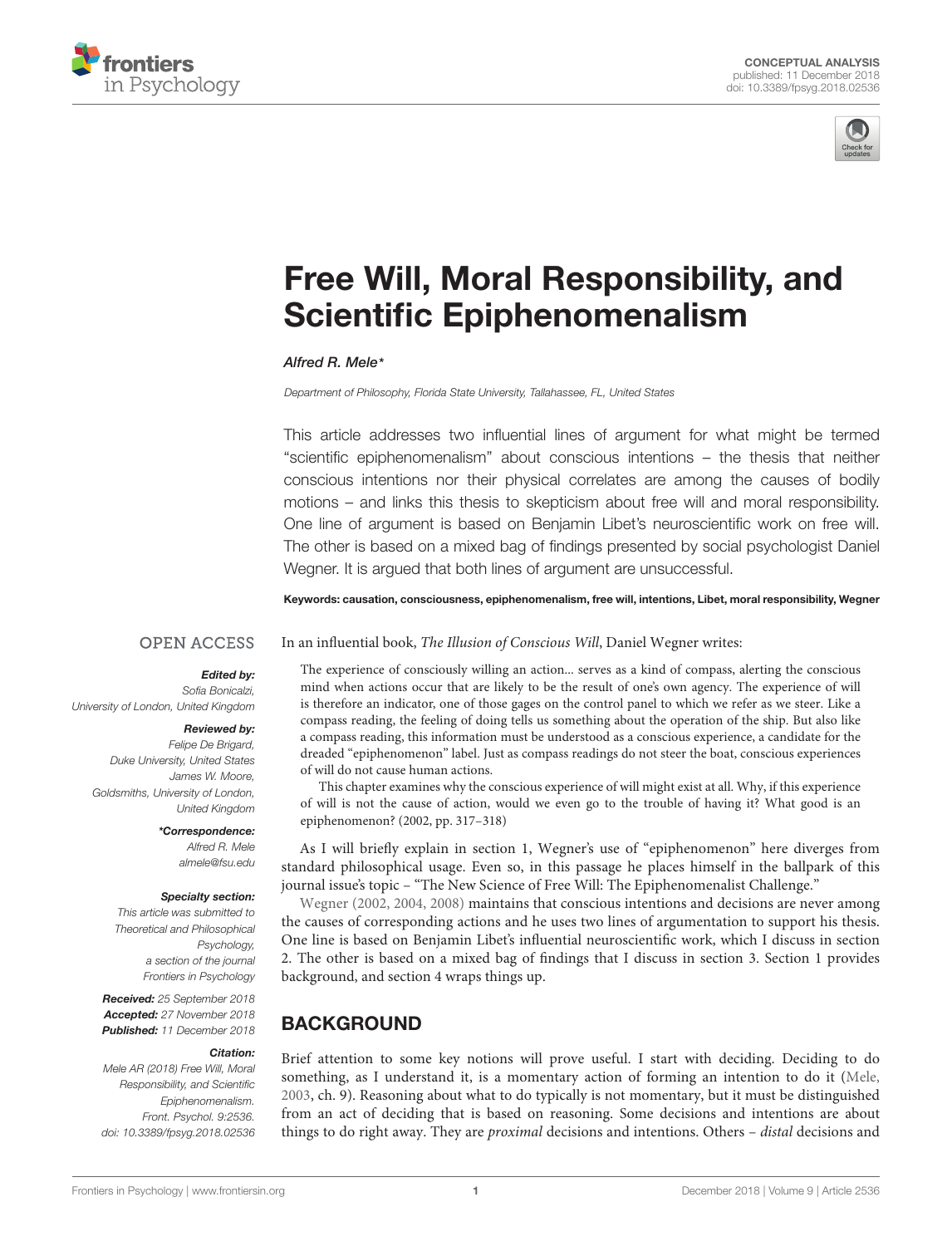intentions – are about things to do later. I might decide now to answer the knock at my door now. This is a proximal decision. And I might decide now to write a blurb for a friend's book tomorrow. This is a distal decision. Libet's work on decisions and intentions focuses on the proximal variety. The same is true of Wegner.

Decisions about what to do, as I understand them, are responses to uncertainty about what to do [\(Mele,](#page-7-3) [2003,](#page-7-3) ch. 9). Where there is no uncertainty, we make no decisions. Because I was not at all uncertain about what to do when I got to my office door this morning, I had no need to decide what to do when I arrived at the door. I simply unlocked it, as I intended to do. That intention was passively acquired, as opposed to being actively formed in an act of deciding to unlock my door. By "passively acquired" I mean nothing more than "acquired in the absence of any action of forming that intention." Both actively formed and passively acquired intentions are suitable candidates for issuing in corresponding intentional actions.

A comment on the adjective "intentional" will prove useful in avoiding some possible misinterpretations of what is to come. Compare the task of flexing one's right wrist whenever one wishes with the task of flexing one's right wrist whenever one hears a go-signal. As I use the adjective "intentional," both tasks involve intentional flexing actions. But as some researchers use the adjective, the flexing actions of the latter group, unlike those of the former group, are not intentional (see [Haggard and Clark,](#page-7-4) [2003,](#page-7-4) pp. 695–696, and see the discussion of their usage and mine in [Mele,](#page-7-5) [2009,](#page-7-5) pp. 29–30). They count "self-initiated," but not "externally triggered," actions as intentional. As I see things, these researchers use "intentional" as a technical term whereas I use it as it is used in ordinary speech. I do not object to the use of ordinary-language terms as technical terms. However, readers accustomed to the technical use of "intentional" at issue, unless forewarned, may misinterpret some of what I have to say below about intentional actions and about associated intentions.

Consider the following passage:

Filomena is stopped at a red light in an old car that she has been driving for many years. When the light turns green, she presses down on her gas pedal. She doesn't know it, but there's a problem with her engine. By pressing on the gas pedal, Filomena releases a lot of exhaust fumes into the air and irritates the cyclist behind her.

As I use the key terms, Filomena intends to press down on her gas pedal and intentionally does so (but she does not intentionally release a lot of exhaust fumes and does not intentionally irritate the cyclist; nor does she intend to do either of these things). Filomena's pressing down on the gas pedal is an externally triggered action. It is triggered by her detection of an everyday go-signal – the light turning green. And, even so, I count it as intentional. Have I gone out on a limb in claiming that I am simply following ordinary usage? Not at all. The passage about Filomena is one of nine test cases in a study that Thomas Nadelhoffer and I very recently completed for another purpose (too recently to have published it yet). We asked the 202 MTurk participants whether they agreed or disagreed with various statements about the vignettes, using a seven-point scale (ranging from "strongly agree" to "strongly disagree"). Here are results for two of the statements about Filomena, counting answers above the midpoint as expressing agreement and answers below the midpoint as expressing disagreement:

Filomena intentionally pressed down on her gas pedal. Agree 96.52%. When she pressed down on her gas pedal, Filomena intended to do that. Agree  $94.05\%$ <sup>[1](#page-1-0)</sup>.

Readers who have not adopted a technical use of "intentional" and "intentionally" may think that I have been belaboring an obvious point. But some readers are accustomed to the technical use of "intentional" described above. The preceding two paragraphs are addressed to them. My intent is to forestall confusion about some subsequent claims of mine.

Next on the agenda is epiphenomenalism. What I will call philosophical epiphenomenalism (and what philosophers refer to simply as epiphenomenalism) is the thesis that although all mental events are caused by physical events, no mental events are among the causes of any physical events. Some scientists appeal to findings of the kind reviewed below to support the idea that conscious decisions and intentions are what they call "epiphenomena" [\(Wegner,](#page-7-0) [2002,](#page-7-0) pp. 317–318). However, as I will explain, what they mean by this word in this connection is not always what philosophers mean by it. Bearing this point in mind helps forestall confusion.

If, as [Wegner](#page-7-0) [\(2002,](#page-7-0) p. 317) says, "the experience of consciously willing an action" – or a conscious intention one has, or consciousness of an intention one has – alerts "the conscious mind when actions occur that are likely to be the result of one's own agency," then the conscious event or state that plays the alerting role is among the causes of something. Why so? Because alerting is a causal notion. If something alerts me to some fact, it has an effect on me. It is among the causes of a change in me, a change from being unaware of the fact at issue to being aware of it. Now, suppose I am asked what I am about to do, and I orally report what I believe about that. Suppose the report is based on what my consciousness of an intention of mine alerted me to. My utterance (about what I believe I am about to do) is a physical event (or has a physical dimension), and my consciousness of my intention is, by hypothesis, among its causes. So my consciousness of my intention is not an epiphenomenon, as that notion is characterized by philosophical epiphenomenalism. Even so, Wegner calls it an epiphenomenon. We see right off the bat that he means something else by the term. This is not intended as a criticism. It is a way of setting the stage for Wegner's intended meaning, which is the next item on the agenda.

As a convenient bit of shorthand, I use "proximal intentions+" as a label for the following collection of things: proximal

<span id="page-1-0"></span><sup>&</sup>lt;sup>1</sup>A referee asked for other findings about Philomena. Here are the figures for agreement:

When she irritated the cyclist, Filomena intended to do that. Agree 5.44%.

When she released a lot of exhaust fumes, Filomena intended to do that. Agree 7.42%.

Filomena intentionally released a lot of exhaust fumes. Agree 7.42%.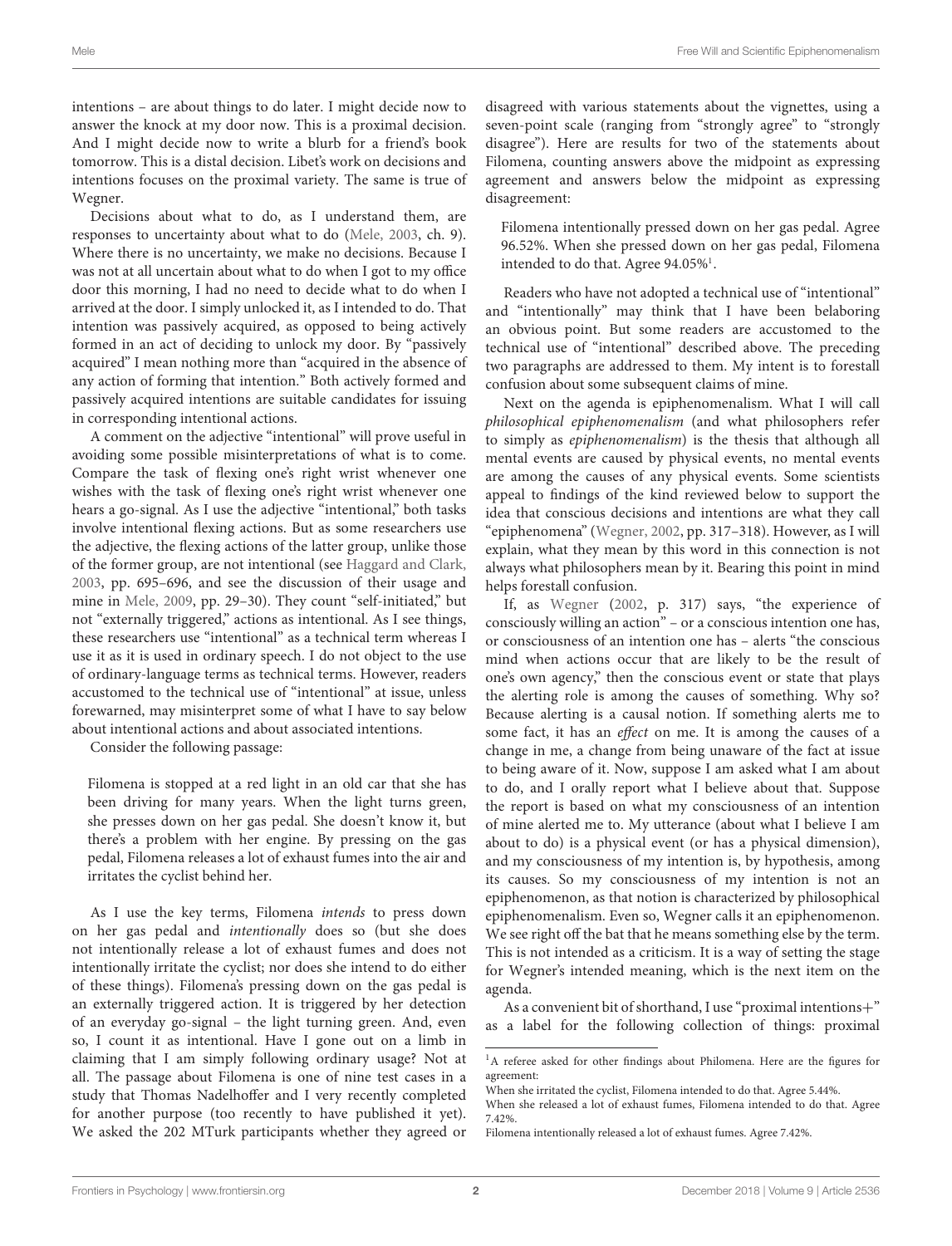intentions themselves, their acquisition, and their persistence. Proximal intentions+, then, include my intention to answer my ringing phone now, my acquiring that intention (when I hear the phone ring), and the persistence of that intention (until I succeed in pulling the phone out of my pocket and greeting the caller). Consider the following two hypotheses: First, all proximal intentions+ are caused by physical events but no proximal intentions+ are among the causes of any physical events. Second, physical correlates of proximal intentions+ sometimes are among the causes of physical events – for example, bodily motions involved in overt intentional actions. Although this pair of hypotheses does not contradict philosophical epiphenomenalism, it does contradict a scientific epiphenomenalism according to which neither proximal intentions+ nor their physical correlates are among the causes of bodily motions [\(Wegner,](#page-7-0) [2002,](#page-7-0) [2004,](#page-7-1) [2008\)](#page-7-2). The scientific epiphenomenalism at issue in this article extends to the physical correlates of proximal intentions+: the thesis to be examined – Wegner's thesis, as I understand him – is that neither proximal intentions+ nor their physical correlates are among the causes of physical events that proximal intentions+ are alleged to cause, those involved in corresponding overt intentional actions.

Philosophical epiphenomenalism is one of the options on the table in philosophical work on mental causation. This work addresses a very old and very deep topic – the mind-body problem. We have a mental vocabulary – for example, "decision," "intention," and "desire" – and a physical vocabulary: "neuron," "synapse," and "brain" come quickly to mind in the present context. An important question in metaphysics and in the philosophy of mind is easy to state and hard to answer: How are the things to which these two vocabularies refer related to each other? The following question is more specific: How are mental processes and events – such as my reflection on what topics to take up in this article and my decision on the matter – related to physical processes and events? Neither of these questions is directly about mental causation, but the following questions are: Does our conscious reflection about what to do ever make a causal contribution to what we do? (Less formally: Does our conscious reflection ever have an effect on what we do?) Are our decisions about what to do ever among the causes of corresponding actions? (For example, was my decision to accept the invitation I received to contribute to this journal issue among the causes of my sending an e-mail message reporting my acceptance?)

How one answers the first two questions raised in the preceding paragraph may have an effect on how one answers the questions about mental causation. Consider substance dualism. This position features an endorsement of the idea that "associated with each human person, there is a thinking thing... not composed of the same kinds of stuff as... nonmental things" [\(Zimmerman,](#page-7-6) [2006,](#page-7-6) p. 115; although Zimmerman describes the "thinking thing" as a soul, some substance dualists prefer to use the word "mind"). Someone who thinks that conscious reflection takes place only in non-physical souls or minds and that conscious decisions are made only by such souls or minds may be stumped by the question how such reflection and

decisions can have an effect on the body – for example, on the motions of my fingers as I type this sentence.

Fortunately, there are philosophical alternatives to substance dualism. Conscious intentions might, for example, be identical to states of the brain, or they might be realized in or supervene on brain states. Identity is relatively easy to understand. Supervenience is more complicated, and various kinds have been distinguished.<sup>[2](#page-2-0)</sup> Here is David Papineau's (2009, p. 62) gloss on one kind: for non-physical (including mental) properties to "metaphysically supervene on" physical properties is for things to be such that "a being's physical properties... fix its non-physical properties, in the sense that any two [hypothetical] beings who share [all the same] physical properties... necessarily share the same non-physical properties, even though the physical properties which so "realize" the non-physical ones can be different in different beings". Papineau adds: "This arguably ensures that nothing more is required for any specific instantiation of a non-physical property than its physical realization." The basic idea here, as it applies specifically to me and my conscious intention to complete this paragraph before leaving for lunch, is (1) that my being in a certain physical condition is sufficient for my having that conscious intention, and (2) my being in some other physical condition might also have been sufficient for my having that conscious intention.

It is a rare scientist who also is a metaphysician; and, generally speaking, scientists have no obligation to weigh in on metaphysical connections between mental states and physical states – for example, on whether conscious intentions are identical with brain states or instead supervene on them. From a scientific perspective, as I observed elsewhere, "evidence that the physical correlates of conscious intentions are among the causes of some corresponding actions may be counted as evidence that conscious intentions are among the causes of some corresponding actions, and evidence that the physical correlates of conscious intentions are never among the causes of corresponding actions may be counted as evidence that conscious intentions are never among the causes of corresponding actions" [\(Mele,](#page-7-7) [2013a,](#page-7-7) p. 9). In this connection, I invited readers to "try to imagine a scientific discovery that the physical correlates of conscious intentions actually are (or actually are not) conscious intentions or that conscious intentions do (or do not) supervene on their physical correlates" (ibid). And I raised the following pair of pointed questions. How would the discovery be made? What would the experimental design be? As I pointed out in [Mele,](#page-7-5) [2009](#page-7-5) (p. 146), it is primarily philosophers who would worry about the metaphysical intricacies of the mind-body problem despite accepting the imagined proof about physical correlates of conscious intentions, and the argumentation would be philosophical in nature.<sup>[3](#page-2-1)</sup>

Another issue that cannot be settled scientifically is whether the following proposition is true or false: The physical correlates of conscious intentions (that is, of the intentions and consciousness of them) sometimes are among the causes of

<span id="page-2-0"></span> $2$ [Kim](#page-7-8) [\(2003\)](#page-7-8) is an excellent introduction to supervenience.

<span id="page-2-1"></span><sup>&</sup>lt;sup>3</sup>For an accessible critical review of various relevant philosophical positions that highlights the metaphysical nature of the debate, see [Jackson](#page-7-9) [\(2000\)](#page-7-9).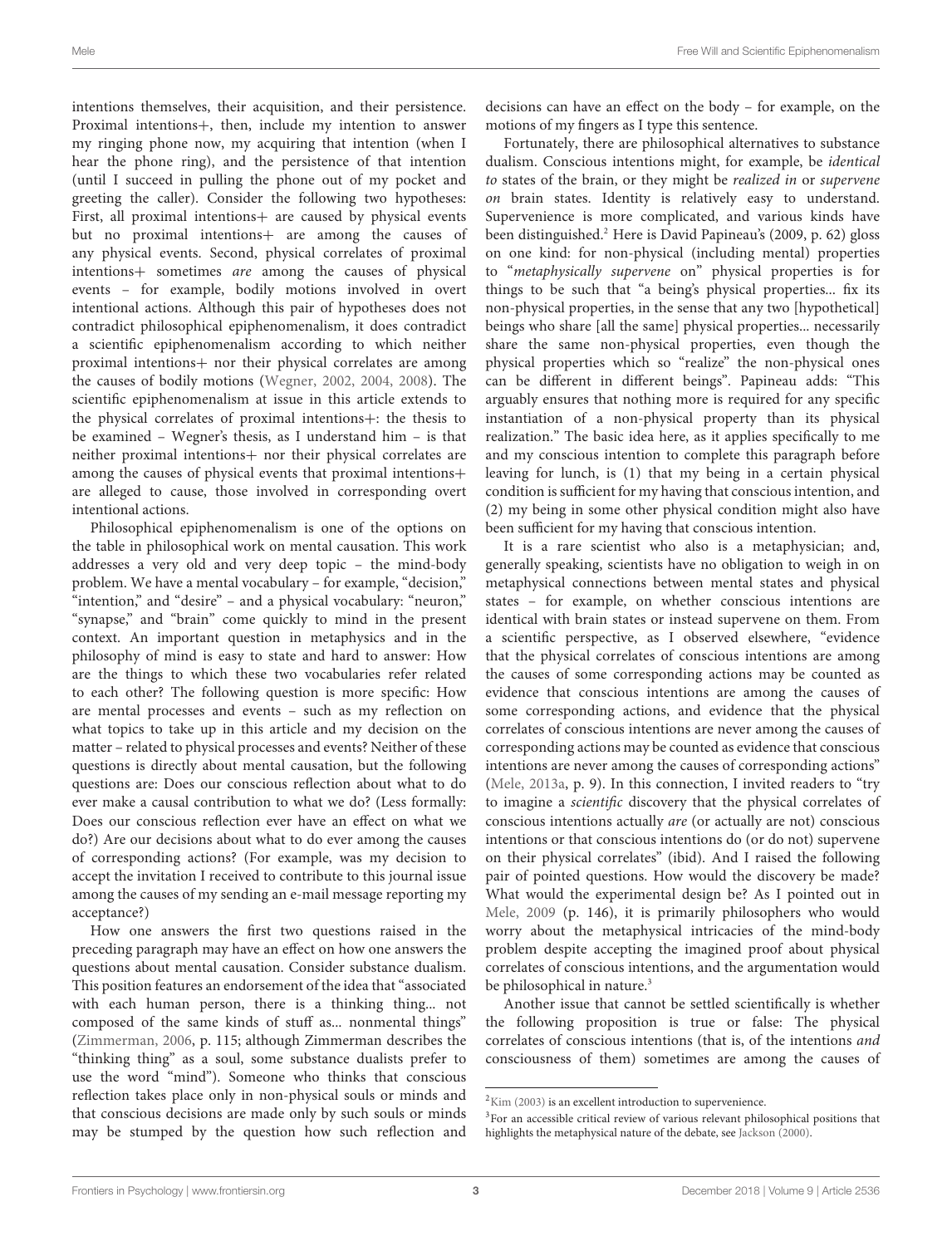corresponding actions, but conscious intentions never are. Why not? Because (even if it can be done in imagination) there is no way for scientists to separate the physical correlates of conscious intentions from the conscious intentions to see what each does on its own. Whether the proposition at issue is true or false is a question for metaphysicians and is well beyond the scope of the present article. My topic is scientific arguments for (scientific) epiphenomenalism.

In subsequent sections, I discuss findings in neuroscience and elsewhere that have been thought to bear significantly on mental causation in the sphere of free will and moral responsibility. An additional bit of background will prove useful.

In the philosophical literature on free will and moral responsibility, it is commonly assumed that the latter depends on the former. The assumption is not that the only actions for which we can be morally responsible are actions that we perform freely or of our own free will. Seemingly, drunk drivers can be morally responsible for losing control of their cars and killing people as a consequence, even if they do not do these things of their own free will. Rather, what is assumed is that a being who never has free will is not morally responsible for anything.<sup>[4](#page-3-0)</sup> When this assumption is in place, any argument for the nonexistence of free will is an argument for the nonexistence of moral responsibility.

# LIBET

In their introduction to an edited volume entitled Does Consciousness Cause Behavior? Susan Pockett and her coeditors write: "the wide promulgation of two new lines of genuinely scientific... evidence has seized the philosophical and scientific imagination and again brought the whole question [whether consciousness causes behavior] to the forefront of intellectual debate" [\(Pockett et al.,](#page-7-10) [2006,](#page-7-10) p. 1). They identify neuroscientist Benjamin Libet and social psychologist Daniel Wegner as the sources of these lines of evidence (pp. 1–3). According to [Libet](#page-7-11) [\(1985,](#page-7-11) [2004\)](#page-7-12), the brain decides to initiate actions about a third of a second before the person becomes aware of the decision. [Wegner](#page-7-0) [\(2002,](#page-7-0) [2004,](#page-7-1) [2008\)](#page-7-2) contends, as I have mentioned, that conscious intentions and decisions are never among the causes of corresponding actions.

Libet makes the following much-discussed claims:

The brain "decides" to initiate or, at least, prepare to initiate [certain actions] before there is any reportable subjective awareness that such a decision has taken place. [\(Libet,](#page-7-11) [1985,](#page-7-11) p. 536)

If the "act now" process is initiated unconsciously, then conscious free will is not doing it. [\(Libet,](#page-7-13) [2001,](#page-7-13) p. 62)

Our overall findings do suggest some fundamental characteristics of the simpler acts that may be applicable to all consciously intended acts and even to responsibility and free will. [\(Libet,](#page-7-11) [1985,](#page-7-11) p. 563)

Associated with these claims is a skeptical argument about free will that may be set out as follows.

F1. In Libet-style experiments, all the decisions to act on which data are gathered are made unconsciously.

- F2. So probably all decisions to act are made unconsciously.
- F3. A decision is freely made only if it is consciously made.
- F4. So probably no decisions to act are freely made<sup>[5](#page-3-1)</sup>.

Participants in the studies at issue are asked to report on when they had certain conscious experiences – described variously as experiences of an urge, intention, or decision to do what they did. They make their reports after they act. In what follows, readers who understand "conscious" and "aware" in such a way that one can be aware of something of which one is not conscious (on the grounds that consciousness requires a phenomenal feature that awareness does not) should read "conscious" as "aware." (More simply, for the purposes of this article, I treat "conscious of" and "aware of" as synonyms.) Also, the measure of consciousness or awareness in these studies is the participant's report. As I have put it [\(Mele,](#page-7-5) [2009,](#page-7-5) p. 22), it is "report-level" consciousness or awareness that is at issue.

In Libet's (1985, 2004) most influential studies, participants are asked to flex their right wrist whenever they wish. When they are regularly reminded not to plan their wrist flexes, an average ramping up of EEG activity (starting 550 ms before the onset of muscle motion; that is, −550 ms) precedes the average reported time of the conscious experience (−200 ms) by about a third of a second [\(Libet,](#page-7-11) [1985\)](#page-7-11). [Libet](#page-7-11) [\(1985,](#page-7-11) p. 536) contends that decisions about when to flex are made at the earlier of these two times. The later time is referred to as W time.

The initial ramping that I mentioned is the beginning of a readiness potential (RP), which may be understood as "a progressive increase in brain activity prior to intentional actions, normally measured using EEG, and thought to arise from frontal brain areas that prepare actions" [\(Haggard et al.,](#page-7-16) [2015,](#page-7-16) p. 325). The RPs I described are called type II RPs. Participants who are not regularly reminded to aim for spontaneity or who report some advance planning produce RPs that begin about half a second earlier – type I RPs. This also is true of participants asked to flex at a prearranged time [\(Libet et al.,](#page-7-17) [1982,](#page-7-17) p. 325).

Elsewhere, I have argued in detail for the following points about F1. (1) There is no good reason to believe that a proximal decision to flex is made – or a proximal intention to flex acquired – at −550 ms, and there is evidence that any such decision or intention arrives on the scene significantly later, around W time [\(Mele,](#page-7-5) [2009,](#page-7-5) chs. 3 and 4). (2) There is good reason to doubt that the W times are reliable guides to when participants were, in fact, first conscious of their intentions or decisions [\(Mele,](#page-7-5) [2009,](#page-7-5) ch. 6). In order to avoid excessive repetition, I do not rehearse these arguments here. Instead, I focus my critique on F2.

When moral responsibility is at issue, as it is in this article, an elementary observation about F2 should set off an alarm. Obviously, how plausible the inference reported in F2 is

<span id="page-3-0"></span><sup>&</sup>lt;sup>4</sup>This assumption has been questioned [\(Warfield,](#page-7-14) [2003\)](#page-7-14). For discussion, see [Mele](#page-7-15) [\(2017\)](#page-7-15), ch. 5.

<span id="page-3-1"></span> $^5$  Libet maintains that although no decisions to  $act$  are freely made, decisions not to act on an intention to do something – decisions that veto intentions to do things – may be freely made (2004, pp. 137–149). For discussion of Libet on vetoing, see [Mele](#page-7-5) [\(2009\)](#page-7-5), pp. 61–61 and 69–86.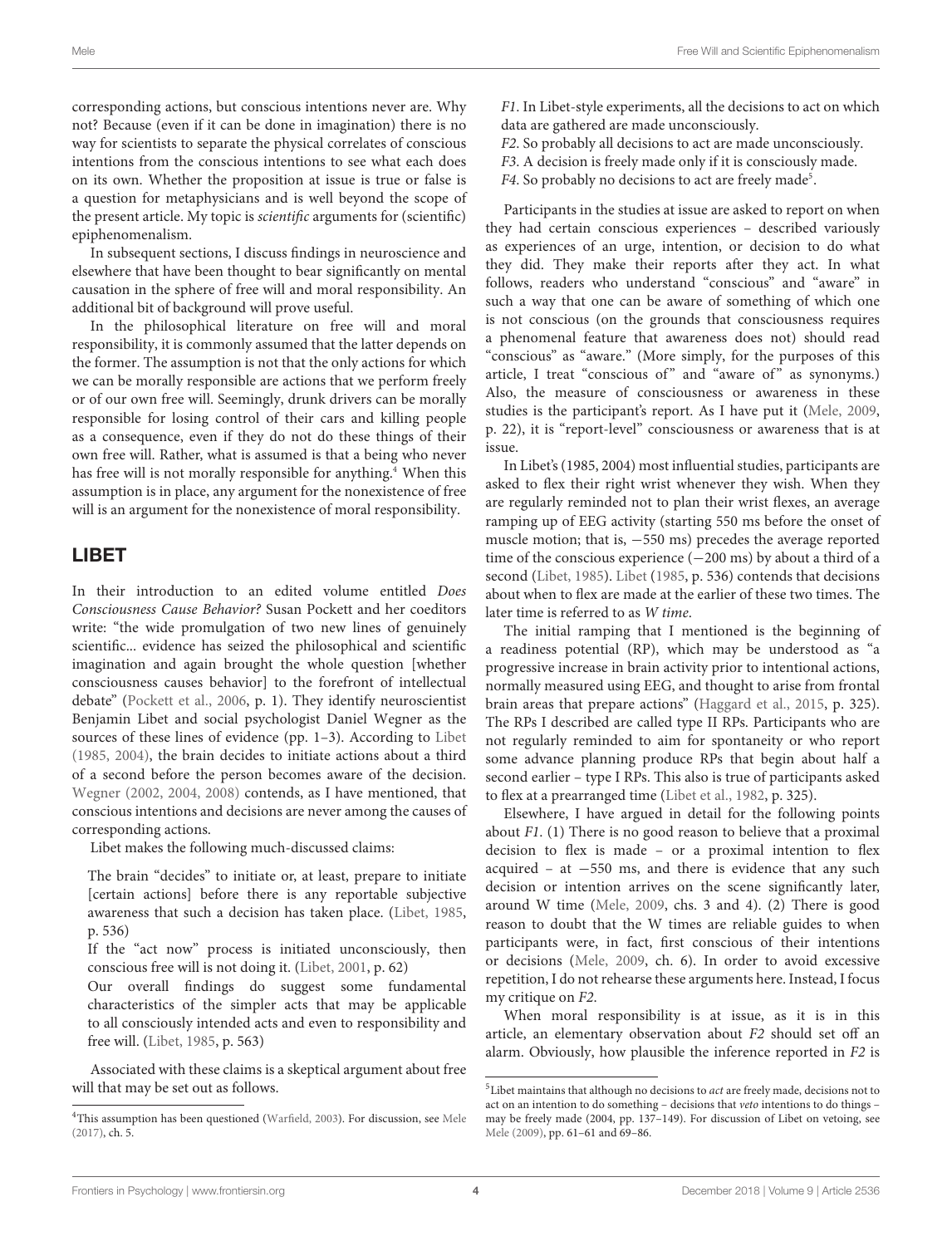depends on how similar decisions to act made by participants in Libet-style studies are to decisions to act of all other kinds. So how similar are these decisions to ordinary decisions about what to do when moral considerations are in play, for example? (I assume for the sake of argument that participants do make decisions about when to flex, and I believe that this is a genuine possibility.)

Participants in Libet's studies apparently arbitrarily pick a moment to begin flexing – many times. Arbitrary picking is characteristic of neuroscientific studies of free will. Participants are supposed to decide when to flex a wrist, which of two buttons to press [\(Soon et al.,](#page-7-18) [2008\)](#page-7-18), when to press a key [\(Fried et al.,](#page-7-19) [2011\)](#page-7-19), and so on. They have no reason to prefer a particular moment for beginning to flex a wrist or press a key over nearby moments and no reason to prefer one button over the other. They are in situations in which arbitrary picking makes perfect sense. As I have implied, I am assuming that these instances of arbitrary picking are instances of deciding. I do not treat arbitrary picking and deciding as mutually exclusive.

Here, we find one difference between decisions allegedly made in the experiments at issue and many other decisions. In these experiments, participants select from options they are indifferent about. However, in many cases, decision makers are far from indifferent about their leading options. In typical cases, when we make a decision about whether to accept or reject a job offer, whether or not to make a bid on a certain house, and so on, our leading options differ from one another in ways that are important to us. The same is true of decision making when moral considerations are explicitly in play. People who are tempted to cheat on their taxes normally are not indifferent between cheating on them and being honest. Decisions about such things as evading taxes and whether or not to lie in order to get out of a jam do not seem much like arbitrary picking. Often, both when moral considerations are salient and when they are not, we are not indifferent about what we decide.

Another difference between decisions allegedly made in Libet-style experiments and some other decisions has to do with conscious reasoning. In these experiments, conscious reasoning about what to do – for instance, about exactly when to flex – is rendered pointless by the nature of the task. As I have mentioned, the task is such that there obviously is no reason to prefer a given moment for flexing to nearby moments, no reason to prefer pressing one button to pressing the other, and so on. So reasoning about when to flex, which button to press, or the like, would be pointless. Furthermore, in these studies, participants are instructed to be spontaneous, which involves not reasoning about what to do. However, many decisions are preceded by conscious reasoning about what to do. Elsewhere, I have suggested that such reasoning may increase the probability of conscious deciding, where consciously deciding to do something is understood as a matter of being conscious of the decision when one makes it – as opposed, for example, to becoming conscious of the decision after one has made it [\(Mele,](#page-7-20) [2013b\)](#page-7-20).

The alleged findings about decisions in scenarios in which, as the participants realize, they have no reason to favor any acceptable option over any other do not warrant the conclusion that the same kind of thing would be found in cases in which decision makers are not indifferent about their options and are

not arbitrarily picking something. As I have suggested elsewhere, automatic tie-breaking mechanisms may be at work in a variety of ordinary situations in which we are indifferent regarding the leading options: for example, when I have a twenty-six ounce of Campbell's tomato soup on my shopping list and I see a bunch of them on a shelf in my favorite supermarket [\(Mele,](#page-7-5) [2009,](#page-7-5) p. 83). And there is no good reason to believe that what happens in cases of indifference is also what happens when unsettledness about what to do leads to careful conscious reasoning about what to do. Some action-ties may be broken for us before we are aware of what we "decided" to do, but this definitely does not justify the claim that we never consciously make decisions.

As I reported, I assume for the sake of argument that participants in Libet's experiments do make proximal decisions and I regard this as a genuine possibility. My point is that the circumstances surrounding these arbitrary decisions are so different from the circumstances surrounding many decisions that we cannot properly generalize from the alleged finding that the former decisions are made unconsciously to the conclusion that all decisions are made unconsciously. Suppose a study of Donald Trump's golf courses reveals that all of them prominently display a painting of Trump decked out in a blue jacket and a long red tie. No reasonable person would infer from this that all golf courses – no matter who owns them – display a painting of Donald Trump. On formal grounds, the generalization at issue about decisions is almost as bad.

Here is the bottom line on F2. A generalization from alleged findings about the decisions allegedly made in Libet-style studies to the claim that all decisions are unconsciously made is unwarranted.

Some readers who agree with my bottom line on F2 may ask whether, at least in Libet-style studies, proximal decisions are made unconsciously. Given space constraints, the best I can do here in response is to point such readers to my arguments elsewhere that the data do not support this proposition about participants in these studies [\(Mele,](#page-7-5) [2009,](#page-7-5) chs. 3, 4, and 6).

It is sometimes claimed, based partly on Libet's findings, that conscious intentions and decisions are caused by the same brain events that cause actions and are absent from the causal chain that issues in action [\(Wegner,](#page-7-0) [2002,](#page-7-0) pp. 64–70). The following assertion sometimes is offered in support of the preceding one: Participants' conscious proximal intentions to flex cannot be among the causes of their flexes because those intentions are caused by unconscious brain events [\(Pockett,](#page-7-21) [2006,](#page-7-21) p. 21; [Roediger et al.,](#page-7-22) [2008,](#page-7-22) p. 208). This assertion about mental causation is seriously confused (and, as a referee motivated me to add, I certainly am not claiming that many scientists do or would make it). The confusion is easy to see with the help of an analogy (see [Mele,](#page-7-5) [2009,](#page-7-5) p. 71). Consider the following claim: Burnings of fuses cannot be among the causes of explosions of firecrackers because burnings of fuses are caused by lightings of fuses. Plainly, both the lighting of its fuse and the burning of its fuse are among the causes of a firecracker's exploding in ordinary situations. If the fuse had not been lit – or if the lit fuse had stopped burning early – there would have been no explosion. Just as there is no reason to believe that the more proximal causes of firecracker explosions cannot themselves have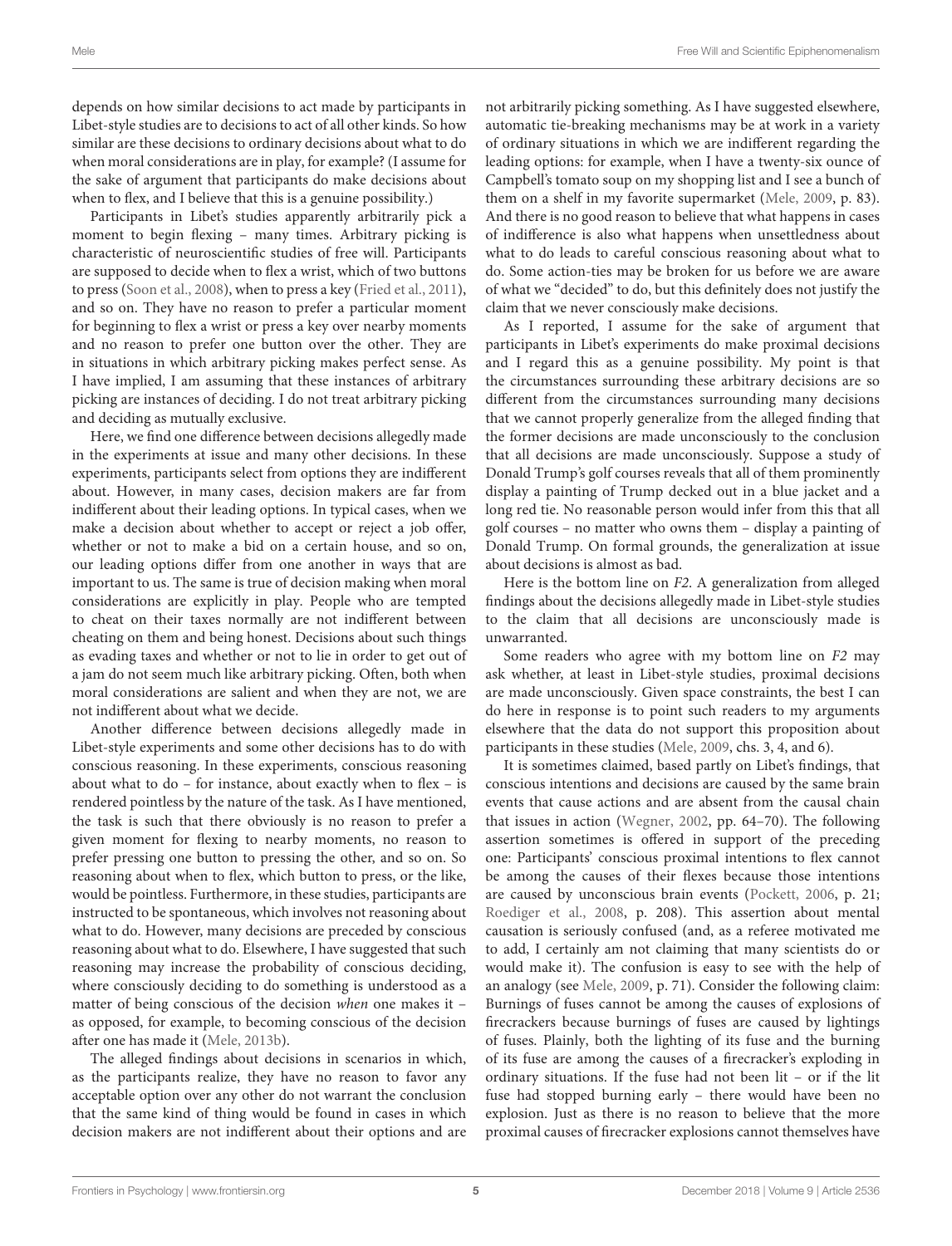causes, there is no reason to believe that items that are among the relatively proximal causes of flexes cannot themselves have causes and cannot be caused by unconscious brain events. That a conscious decision or intention has unconscious causes is no obstacle to the decision's or intention's being among the causes of a corresponding action. And if some decisions or intentions (or their physical correlates) are among the causes of corresponding actions, scientific epiphenomenalism is false.

### WEGNER

As I mentioned, Wegner uses two lines of argumentation to support his claim that conscious intentions are never among the causes of corresponding actions, one of which is based on Libet's work. I turn now to the second line, starting with some findings.

Facilitated communication is a technique designed to help people who have disorders that hamper speech, such as autism or cerebral palsy, express themselves [\(Wegner,](#page-7-0) [2002,](#page-7-0) pp. 195–201). The facilitator holds the hand of a client seated in front of a keyboard. The facilitator's function is to help clients communicate without influencing which keys they press, and there is evidence that many of the facilitators believed they were doing exactly what their job called for. Often, formerly uncommunicative people apparently typed full sentences or more. It was discovered, however, that the facilitators were controlling what was being typed – without realizing that they were. They were unconsciously controlling their clients' movements.

Sensitive devices can detect some actions that people do not realize they are performing [\(Wegner,](#page-7-0) [2002,](#page-7-0) pp. 122–25). For example, a person instructed to think of an object located to his left slowly moved a hand to the left. Another person asked to count a metronome's clicks exhibited minute hand movements that matched the rhythm. And when instructed to think about an object he hid, a person slowly moved a hand in the direction of that object. In each case, the person was not conscious of performing the actions at issue.

Utilization behavior, an interesting phenomenon, is displayed by people who suffer from frontal lobe damage of a certain kind [\(Wegner,](#page-7-0) [2002,](#page-7-0) p. 122). For example, one such person whose hands were touched with several pairs of eyeglasses over a brief period of time, put them all on and wound up wearing several pairs at once.

There are experimental situations in which participants are led to believe (to some degree) that they intentionally did things they did not in fact do. In a much-discussed study [\(Wegner and](#page-7-23) [Wheatley,](#page-7-23) [1999\)](#page-7-23), a confederate and a participant, both of whom are wearing headphones, jointly operate a computer mouse on which a small square board is mounted (p. 487). A computer monitor displays about fifty small objects, and the mouse controls the movement of a cursor over the display. Participants are asked how much they "intended" to make the cursor stop on an image (p. 488). On average, they give a higher "intended" rating to stops made on images whose names they heard shortly before the stop, even though the stop is produced by the confederate. (See [Malle,](#page-7-24) [2006,](#page-7-24) pp. 223–224 for an instructive critique of this study.)

Findings and studies such as the ones I have described in this section have been offered in support of the contention that actions never have conscious proximal intentions or their physical correlates among their causes. Readers will recall that this is the thesis of scientific epiphenomenalism about conscious proximal intentions. Now, these findings and studies provide evidence that people sometimes perform actions of which they are not conscious, sometimes do things for no good reason, and sometimes believe (to some degree) that they intentionally did things they did not actually do. But how does Wegner get from evidence of the kind I described to the conclusion that conscious proximal intentions and their physical correlates are never among the causes of corresponding actions? That is, how does he get from this evidence to scientific epiphenomenalism about conscious proximal intentions?

[Wegner](#page-7-0) [\(2002,](#page-7-0) p. 144) writes: "it has to be one way or the other. Either the automatisms are oddities against the general backdrop of conscious behavior causation in everyday life, or we must turn everything around quite radically and begin to think that behavior that occurs with a sense of will is somehow the odd case, an add-on to a more basic underlying system". If it has to be one way or the other, then all actions have to be caused in the same basic way. So, Wegner thinks, if some actions are produced by automatic mechanisms rather than by conscious intentions or their physical correlates, then all of them are (perhaps with the exception of "the odd case").

Are all actions caused in basically the same way? That depends on how we read "basically the same way." If the claim is simply that all actions have brain events among their causes, then, obviously, the claim is true. However, this plainly leaves it open that some of the brain events that are among the causes of some actions are physical correlates of conscious intentions to perform actions of those kinds. It leaves the falsity of scientific epiphenomenalism about conscious intentions wide open. Of course, Wegner has something much more specific in mind – namely, that just as people who unwittingly make tiny hand movements in response to the clicks of a metronome are caused to do so by automatic processes of which they are unaware, all actions are caused by, and only by, such processes (perhaps with some odd exceptions).

[Wegner's](#page-7-0) [\(2002,](#page-7-0) p. 144) argument hinges on the idea that "it has to be one way or the other" – either unconscious automatic processes produce all of our actions or "conscious will" does it all. This bold formulation of the idea raises some questions. Is it true that it all has to be one way or the other? Might conscious proximal decisions or intentions or their physical correlates sometimes benefit from automatic mechanisms in the causation of actions? And what might constitute evidence that conscious proximal intentions or decisions or their physical correlates play a role in producing some actions?

Imagine a Libet-style study in which participants are asked to make conscious proximal decisions about when to flex a wrist and to flex in response to those decisions. Are they able to comply with this request, literally interpreted? Suppose that they do comply. Then, it seems, their conscious decisions or their physical correlates are indeed among the causes of their flexing actions. Such a decision or its physical correlate would be no less a cause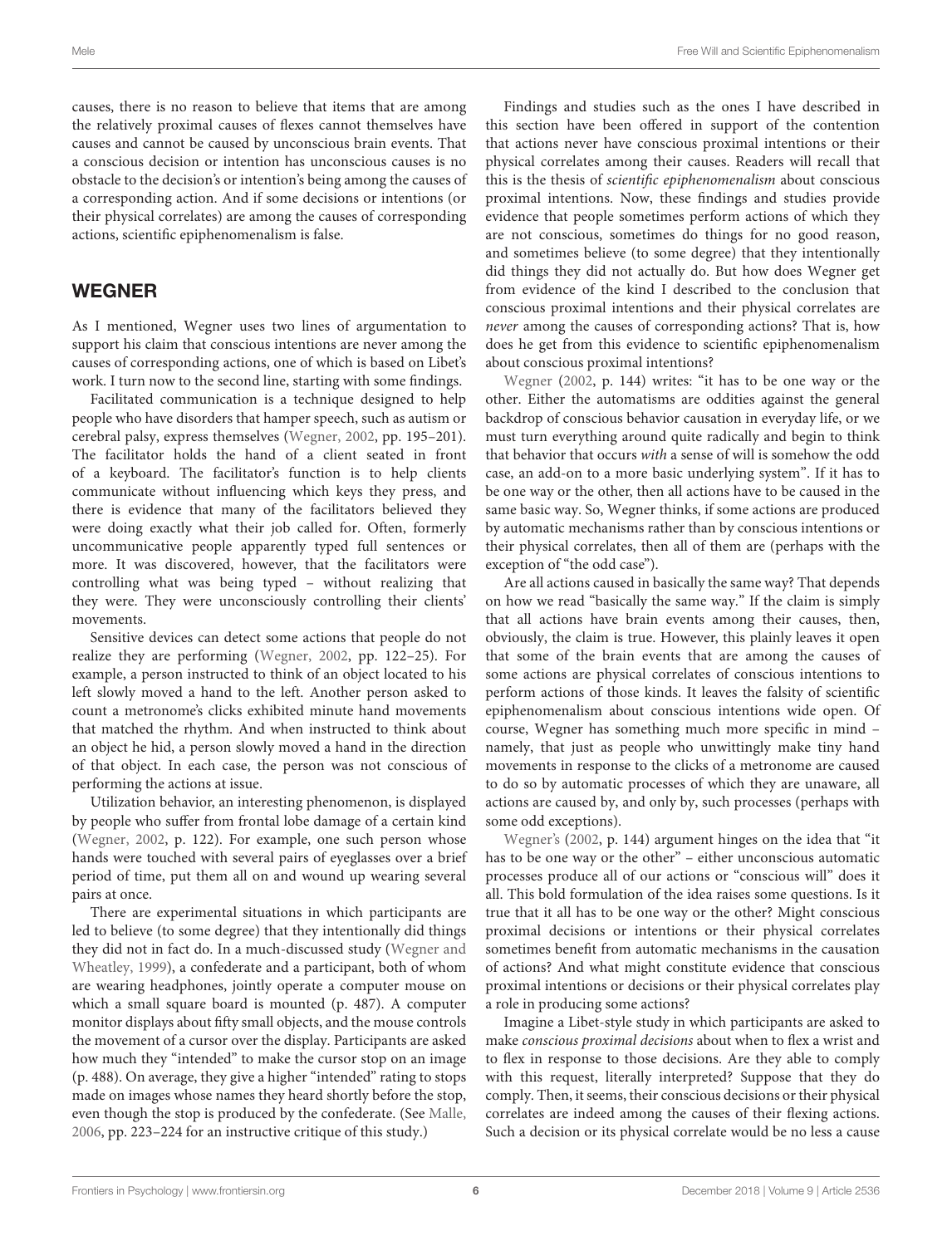of action than a go-signal is in a reaction time experiment. (Notice that I wrote "a cause," not "the cause.") Nothing in the data Wegner reports warrants the assertion that conscious proximal decisions (or their physical correlates), unlike go-signals, are never among the causes of associated actions.

A proponent of scientific epiphenomenalism about conscious decisions may contend that the participants in the experiment I imagined would have flexed even if they had unconsciously decided (or intended) to flex and that the conscious decisions and their physical correlates therefore made no causal contribution to the flexes. (Wegner himself cannot offer this reply, given his contention that all intentions are conscious. See [Mele,](#page-7-5) [2009,](#page-7-5) chs. 2 and 5 for discussion of Wegner's conception of intentions.) This contention is seriously misguided. It implicitly appeals to the following principle: If y would have happened even if x had not happened, then x is not among the causes of y. And this principle is false. Billy's sister drove him to work today, and Billy arrived there at noon. What Billy's sister did was a cause of Billy's arriving at work when he did. And this is so even though, if Billy's sister had not driven him to work, Billy's brother would have done so and delivered him there at noon.

Another tack a proponent of scientific epiphenomenalism about conscious decisions may take is to claim that, in the imagined experiment, the participants' conscious decisions were not among the causes of their flexes because the decisions themselves were caused by unconscious processes. However, a reader who finds this claim appealing has lost sight of the moral of my firecracker analogy. The fact that x has a cause is utterly compatible with x being among the causes of y.

I had originally planned to include a brief section on hard evidence that conscious intentions (or their physical correlates) sometimes are among the causes of corresponding actions. This evidence comes from research on implementation intentions [\(Gollwitzer,](#page-7-25) [1999,](#page-7-25) [2014;](#page-7-26) [Gollwitzer and Sheeran,](#page-7-27) [2006\)](#page-7-27). However, I found that I had nothing noteworthy to add to my discussion of the evidence in chapter 7 of [Mele](#page-7-5) [\(2009\)](#page-7-5). So I simply direct interested readers to that chapter. The evidence discussed there is impressive.

I conclude this section with its main moral. The second line of argument for scientific epiphenomenalism about conscious intentions depends on Wegner's assumption that either "conscious will" produces all of our actions or unconscious automatic processes do all the work (perhaps with some unusual exceptions), and there is no good reason to accept that assumption. For all anyone has shown, many actions – including many actions in the moral sphere – may be products of a combination of conscious intentions (or their physical correlates) and unconscious processes.

# **CONCLUSION**

What I called scientific epiphenomenalism is advanced as a serious challenge to free will – and, by extension, moral responsibility. In this article I examined two main lines of argument for scientific epiphenomenalism. The first line is based on Libet's studies, discussed in section 2. There I explained why a

certain data-based argument for the nonexistence of free will that applies also to moral responsibility is unsuccessful. In the course of so doing, I highlighted some important differences between the decisions that are supposedly made in the experiments at issue and decisions made when moral considerations are in play. The differences are such that a generalization from alleged findings about the decisions studied in Libet-style experiments to a conclusion about all decisions is unwarranted.

The second line of argument is based on a mixed bag of findings reported by Wegner, examined in section 3. As I explained, that line of argument hinges on an assumption that there is no good reason to accept – the assumption that "it has to be one way or the other" [\(Wegner,](#page-7-0) [2002,](#page-7-0) p. 144) or, more fully, that either all of our actions are produced by, and only by, unconscious automatic processes (once again, perhaps with some odd exceptions) or "conscious will" does all the work.

Roughly speaking, what it is for an intention to be effective is for it to be among the causes of the agent's performance of an action of the kind intended.<sup>[6](#page-6-0)</sup> To accommodate metaphysically minded readers who may maintain that physical correlates of intentions, but not intentions themselves, play the causal role, it may be said that what it is for an intention to be effective is for the intention to be such that either it or its physical correlate is among the causes of the agent's performance of an action of the kind intended. On metaphysical grounds, some readers will deem this construal of effective intentions too permissive. I remind such readers that scientific epiphenomenalism asserts that, even on this metaphysically permissive construal, there are no effective intentions. The two lines of argument examined here pose at best an illusory threat to the existence of effective intentions (so construed), including effective conscious intentions. The same goes for free will and moral responsibility.

Why have I focused here on scientific epiphenomenalism rather than philosophical epiphenomenalism? Mainly, because, even if all relevant scientific facts were discovered, and even if they proved that the physical correlates of conscious intentions (that is, of the intentions and consciousness of them, as I said earlier) often play a causal role in producing corresponding actions, it would still be open to metaphysicians to argue that this is not sufficient for the truth of the claim that conscious intentions play a causal role in producing these actions. What would have to be added to the mix to achieve sufficiency is the truth of some metaphysical thesis or other that is scientifically untestable. Because this article's topic is scientific arguments for certain theses, I chose to focus on matters that are, in principle, scientifically testable. The scientific work and arguments I have discussed

<span id="page-6-0"></span><sup>&</sup>lt;sup>6</sup>For readers who are familiar with the philosophical literature on causal deviance, I observe that an intention may be effective either in a deviant or in a non-deviant way. For readers who are unfamiliar with this literature, I offer an example. Ann and Bob are standing at entrances to opposite sides of a building. To unlock the door, they need to punch in a certain five digit code. Ann knows the code and Bob does not; but Bob believes, incorrectly, that any five digit code will work. Both intend to unlock the door in front of them, and both act accordingly. As luck would have it, Bob happens to type in the correct code. His unlocking the door is too lucky to count as intentional; and his intention to unlock the door is effective, but in a deviant way. Ann's intention is non-deviantly effective.